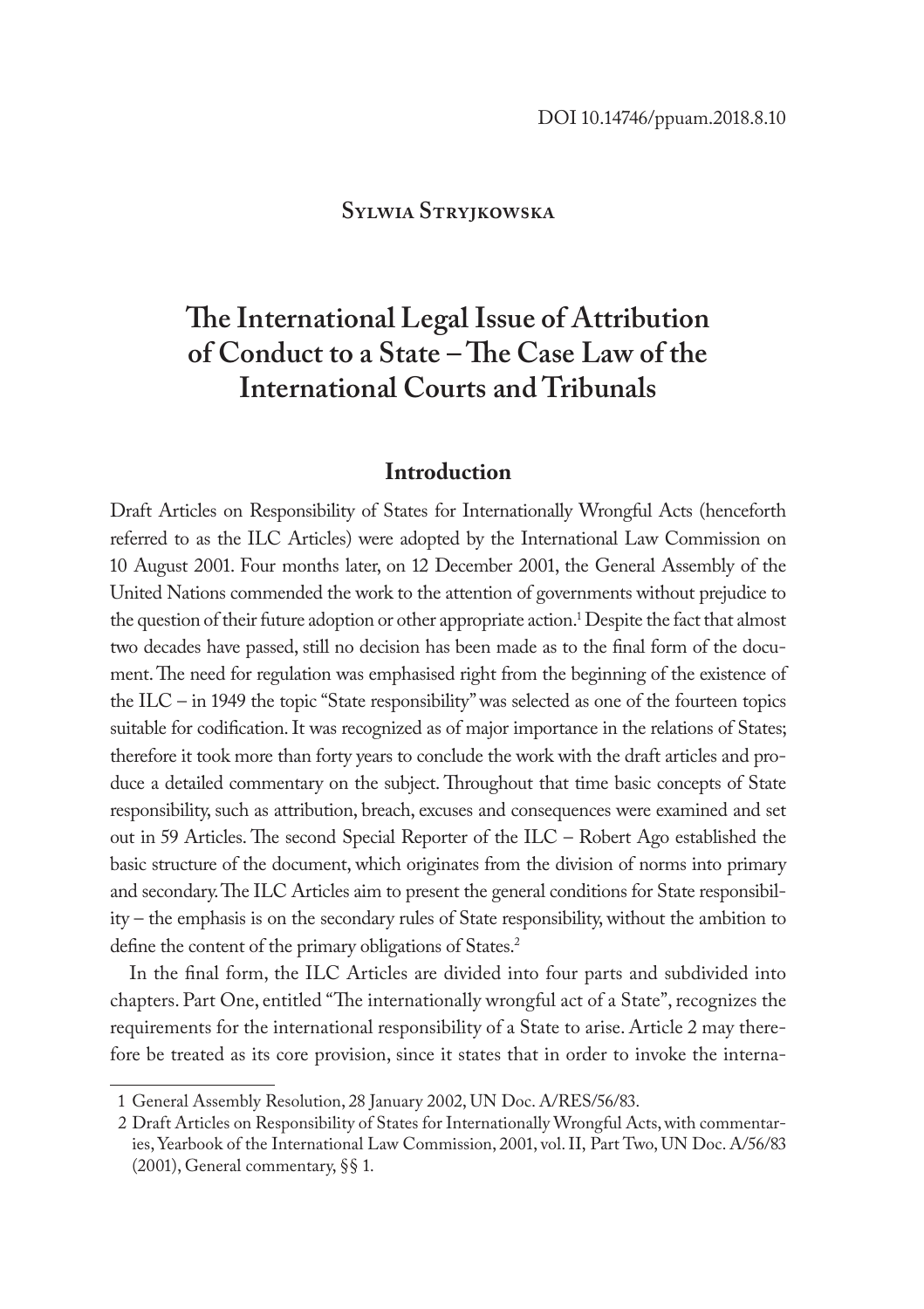tional responsibility of a State, it is essential to establish both that a conduct in question is attributable to a State and that it constitutes a breach of its international obligation. Commentary to the ILC Draft describes the process of attribution as a normative operation, which must be distinguished from the second constituent element of the international responsibility of a State, i.e. characterization of a State's act as internationally wrongful.3 Therefore, both "subjective" and "objective" conditions must be met, although the ILC Articles themselves avoid such terminology. Apart from formulating principles, which enable the characterization of an act of a State as internationally wrongful, one of the main purposes of the document was to determine under what circumstances given conduct can be attributed to a State as a subject of international law. That important topic is dealt with in Articles 4–11 – the second chapter of the ILC Articles broadens the subject of attributing conduct to a State. A general rule of attribution is expressed in Article 44 , which states that only the conduct of the organs of government is attributable to a State. States as peculiar juridical abstractions' act only through their organs, instrumentalities and officials which constitute part of its organization. Of course it is the role of internal law to decide on the structure of a State – appointment of its organs and determining the functions assigned to them. On the other hand, the task of international law is to prevent States' attempts to avoid responsibility by recalling their internal structure – therefore national law is not the only tool used in the process of classification<sup>6</sup>. The basic danger of such an approach would be the possibility of carrying out unlawful conduct through allegedly non-state actors without incurring responsibility. Even if internal law denies the existence of a formal link between an individual and a State, that person can still be equated with *de facto* State organ if there is a relationship of 'complete dependence' on the State.7 Legal status established under internal law is therefore not the only factor determining the potential responsibility of a State.

<sup>3</sup> Commentary to the ILC Articles, p. 39, § 4.

<sup>4</sup> Article 4 of the ILC Articles: "1. The conduct of any State organ shall be considered an act of that State under international law, whether the organ exercises legislative, executive, judicial or any other functions, whatever position it holds in the organization of the State, and whatever its character as an organ of the central Government or of a territorial unit of the State. 2. An organ includes any person or entity which has that status in accordance with the internal law of the State".

<sup>5</sup> The term used by J. Crawford and S. Olleson in *The Nature and Forms of International Responsibility*, in: *International Law*, ed. M. D. Evans, Oxford 2003, p. 454.

<sup>6</sup> "(…) international law does not permit a State to escape its international responsibilities by a mere process of internal subdivision. The State as a subject of international law is held responsible for the conduct of all the organs, instrumentalities and officials which form part of its organization and act in that capacity, whether or not they have separate legal personality under its internal law". See Commentary to the ILC Articles, p. 39, §7.

<sup>7</sup> In *Case Concerning Application of the Convention on the Prevention and Punishment of the Crime of Genocide* the International Court of Justice held that: "(…) persons, groups of persons or entities may, for purposes of international responsibility, be equated with State organs even if that status does not follow from internal law, provided that in fact the persons, groups or entities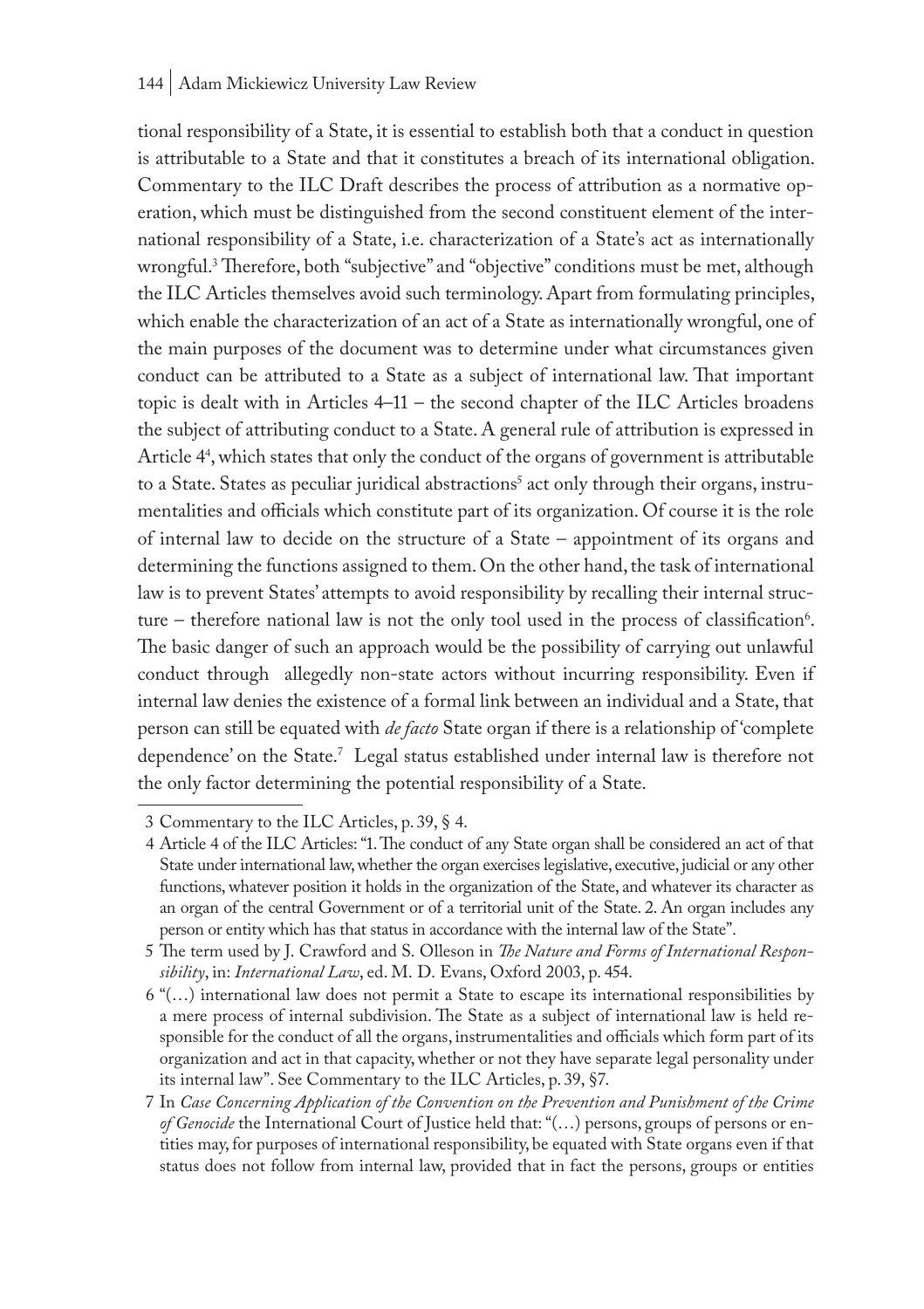Apart from the general rule, the second chapter of the ILC Articles provides for more complex scenarios, where a State is responsible for the conduct of private persons. Those specific circumstances involve:

- the conduct of a person or entity, which is not an organ of the State but is empowered under national law to exercise delegated governmental functions (Article 5);
- the conduct of State organs placed at a disposal of another State (Article 6);
- conduct in excess of authority (Article 7);
- conduct directed or controlled by a State (Article 8);
- conduct carried out in the absence or default of the official authorities (Article 9);
- the conduct of an insurrectional or other movement, which succeeds in becoming the new Government of the State (Article 10);
- conduct acknowledged and adopted by a State as its own (Article 11).

# **The Topic of Attribution in the Case Law**

Long before the final adoption of the ILC Articles, the International Court of Justice (henceforth referred to as the ICJ) had dealt with the issue of attribution. In the *United States Diplomatic and Consular Staff in Tehran* case<sup>8</sup> it observed that in order to prove the responsibility of the Islamic Republic of Iran it is crucial to "determine how far, legally, the acts in question may be regarded as imputable to the Iranian State". Therefore, the Court had to examine the relationship between the Iranian students who had attacked the United States embassy and the government of Iran. In this regard it examined statements made by various governmental authorities in Iran and held:

the policy thus announced by the Ayatollah Khomeini, of maintaining the occupation of the Embassy and the detention of its inmates as hostages for the purpose of exerting pressure on the United States Government was complied with by other Iranian authorities and endorsed by them repeatedly in statements made in various

act in "complete dependence" on the State, of which they are ultimately merely the instrument. In such a case, it is appropriate to look beyond legal status alone, in order to grasp the reality of the relationship between the person taking action, and the State to which he is so closely attached as to appear to be nothing more than its agent: any other solution would allow States to escape their international responsibility by choosing to act through persons or entities whose supposed independence would be purely fictitious". ICJ, *Case Concerning Application of the Con*vention on the Prevention and Punishment of the Crime of Genocide (Bosnia and Hercegovina v. Serbia and Montenegro), Judgement of 26 February 2007, § 392.

<sup>8</sup> ICJ, *Case Concerning United States Diplomatic and Consular Staff in Teheran* (United States of America v. Iran), Judgement of 24 May 1980.

<sup>9</sup> Ibidem, § 56.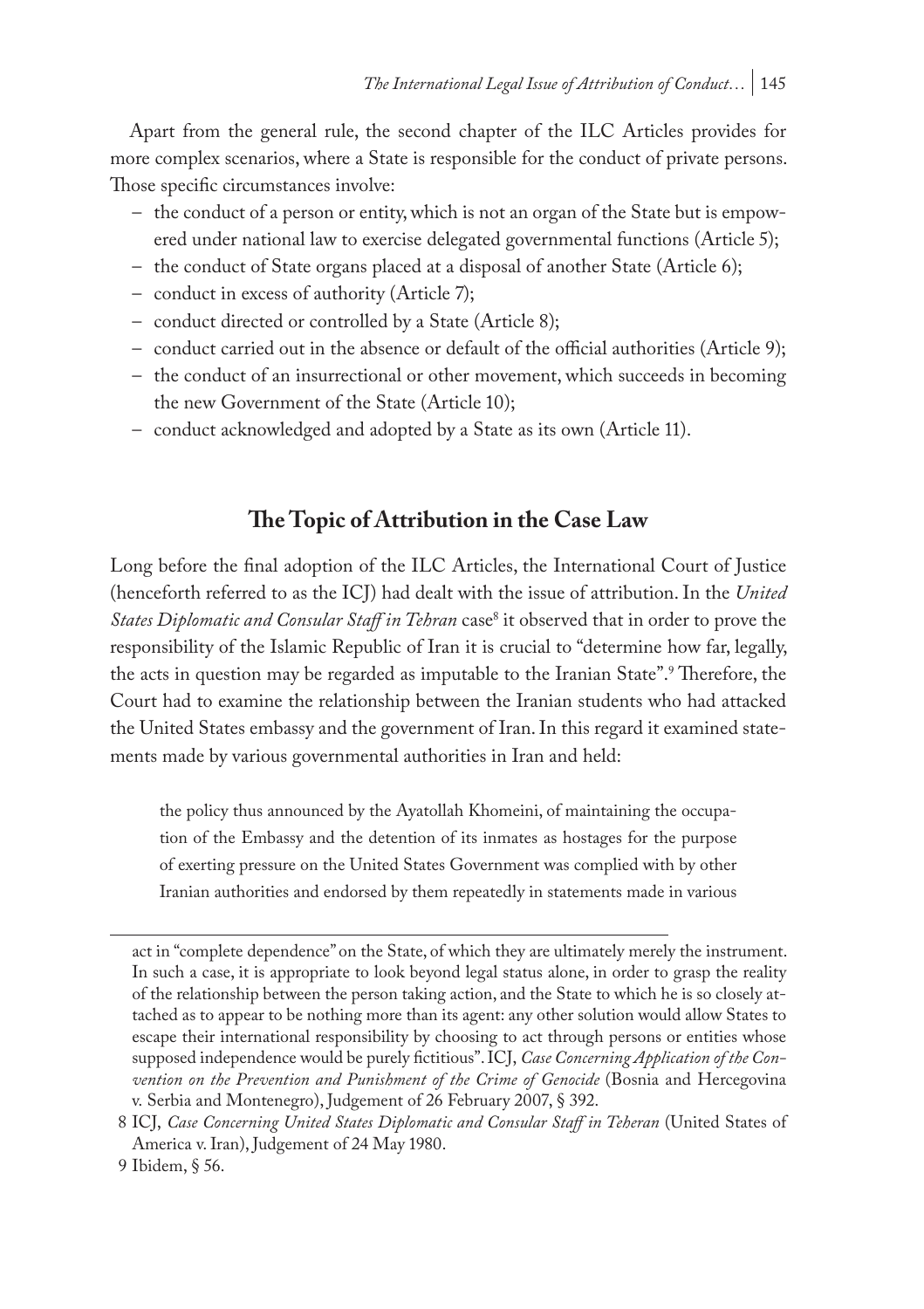contexts. The result of that policy was fundamentally to transform the legal nature of the situation created by the occupation of the Embassy and the detention of its diplomatic and consular staff as hostages. The approval given to these facts by the Ayatollah Khomeini and other organs of the Iranian State, and the decision to perpetuate them, translated continuing occupation of the Embassy and detention of the hostages into acts of that State. The militants, authors of the invasion and jailers of the hostages, had now become agents of the Iranian State, for whose acts the State itself was internationally responsible.<sup>10</sup>

By this means the Court acknowledged that an act which constitutes a breach of international law should be attributed to the State, if it was publicly approved *ex post facto*. Under such circumstances, persons directly responsible for such conduct should be equated with *de facto* agents of the State – the scenario currently provided for in Article 11 of the ILC Articles.<sup>11</sup> This deals with cases in which conduct was not attributable to a State at the time of the commission, however an unequivocal and unqualified acknowledgement and adoption may be granted a retroactive effect, making a State responsible *ab initio.*<sup>12</sup> In the words of the commentary, such a solution "avoids gaps in the extent of responsibility for what is, in effect, the same continuing act".13 As for the requirement of subsequent acknowledgement or adoption, it is worth pointing out that in order to transform the legal nature of private conduct, it must extend mere support or endorsement.<sup>14</sup> In other words, Article 11 provides for a situation where the State identifies the conduct and translates it into its own acts.

The case at hand can, moreover, be seen as a significant contribution to the discussion on accountability for prevention, since the Court pointed out that Iran was responsible for its failure to prevent crimes against internationally protected persons.<sup>15</sup> Such a mechanism may be used when the rules of attribution do not allow a State to be held accountable for the unlawful acts of private actors. Under such circumstances a State

<sup>10</sup> Ibidem, § 74.

<sup>11</sup> Article 11 of the ILC Articles: "Conduct which is not attributable to a State under the preceding articles shall nevertheless be considered an act of that State under international law if and to the extent that the State acknowledges and adopts the conduct in question as its own".

<sup>12</sup> Commentary to Article 11, § 4.

<sup>13</sup> Ibidem*.*

<sup>14</sup> Commentary to Article 11, § 6.

<sup>15</sup> The responsibility of Iran for failure to take any steps to prevent the attacks was distinguished from accountability for private conduct: "The Iranian authorities' decision to continue the subjection of the premises of the United States Embassy to occupation by militants and of the Embassy staff to detention as hostages, clearly gave rise to repeated and multiple breaches of the applicable provisions of the Vienna Conventions even more serious than those which arose from their failure to take any steps to prevent the attacks on the inviolability of these premises and staff ". *Case Concerning United States Diplomatic and Consular Staff in Teheran*, § 76.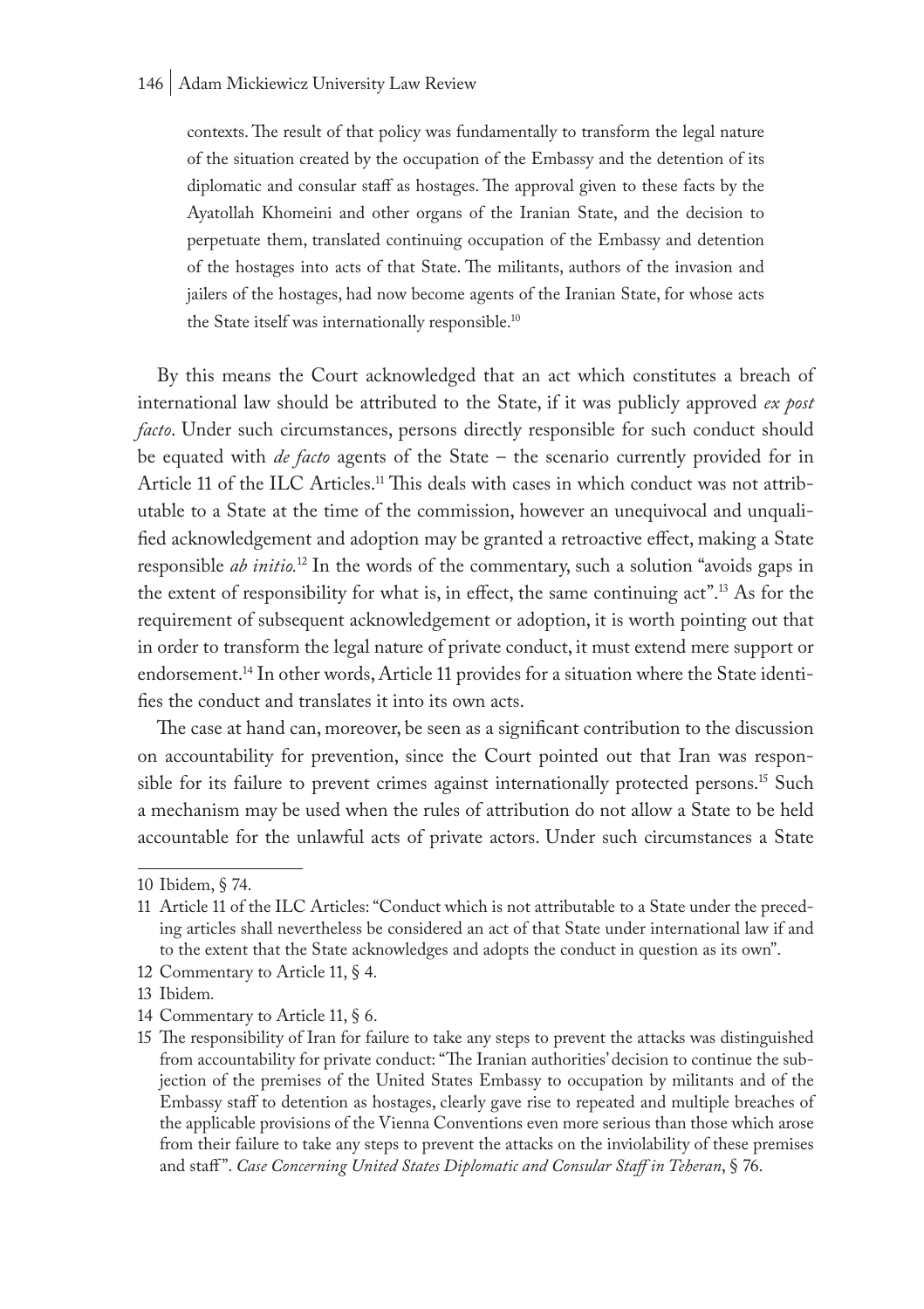may still be held responsible for its own conduct which consists in lack of prevention, since as M. Dixon puts it: "irrespective of the question of attributability, a State may incur primary responsibility because of a breach of some other international obligation, even though this obligation arose of the situation created by a non-attributable act".<sup>16</sup> In other words, instead of being responsible for purely private conduct, a State is held accountable for a separate delict, which amounts to failure to comply with its obligation, whether positive or negative.17 Such an approach is reflected in the 'separate delict theory', expressed in the fourth report on State responsibility submitted by the Special Rapporteur R. Ago in 1972. According to the document, in the case of failure to fulfil an obligation to prevent unlawful conduct of private actors, the state is "responsible for having violated not the international obligation with which the individual's action might be in contradiction, but the general or specific obligation imposing on its organs a duty to provide protection".18

The same stance was taken in the case *Concerning Application of the Convention on the Prevention and Punishment of the Crime of Genocide.* Admittedly, the ICJ held that the conduct of VRS and paramilitary groups was not attributable to Serbia and Montenegro, since they did not constitute organs of the Respondent (whether *de jure* or *de facto*). However, the Court held Serbia and Montenegro responsible for infringement of its obligation to prevent the genocide, since it did nothing to prevent the atrocities committed by the Bosnian Serbs in Srebrnica. That kind of responsibility was expressly distinguished from accountability for *de jure* or *de facto* state organs<sup>19</sup>.

Another facet of the issue of attributing private conduct to a State has also been the subject of consideration of arbitral tribunals, including the Iran-United States Claims Tribunal. In the *Kenneth P. Yeager* case<sup>20</sup> it had to assess whether the conduct of the Iranian revolutionary "Komitehs" or "Guards" could be attributed to Iran. Admittedly, international law did not recognize them as part of the official authorities, but the actual

<sup>16</sup> M. Dixon, *Textbook on International Law*, Oxford 2007, p. 252.

<sup>17</sup> Vid. E. Nielsen, *State Responsibility for Terrorist Groups*, in: "U. C. Davis Journal of International Law and Policy" 2010, Vol. 17, p. 167.

<sup>18</sup> The fourth report on State responsibility, by Roberto Ago, Special Rapporteur – The internationally wrongful act of the State, source of international responsibility (continued), Yearbook of the International Law Commission, 1972, Vol. II, UN Doc. A/CN.4/264, § 140.

<sup>19</sup> E. Nielsen, op. cit., p. 167.

<sup>20</sup> *Kenneth P. Yeager v. Islamic Republic of Iran*, Iran-U.S. Claims Tribunal Reports, 1987, vol. IV, p. 92. It was one of the cases concerning unlawful expulsion of a United States national from the territory of Iran during the Iranian revolution in 1979. For further comment on the case vid. M. Leigh, *Yeager v. Islamic Republic of Iran. AWD 324–10199–1; AND Rankin v. Islamic Republic of Iran. AWD 326–10913–2*, "The American Journal of International Law" 1988, Vol. 82, no. 2, pp. 353–362; M. Haddadi, H. Khosroshahi, *Disguised Expulsion from Iran-United States Tribunal to the International Law Commission's Draft on the Expulsion of Aliens,* "International Journal of Academic Research in Public Policy and Governance" 2015, Vol. 2, no. 1, p. 18.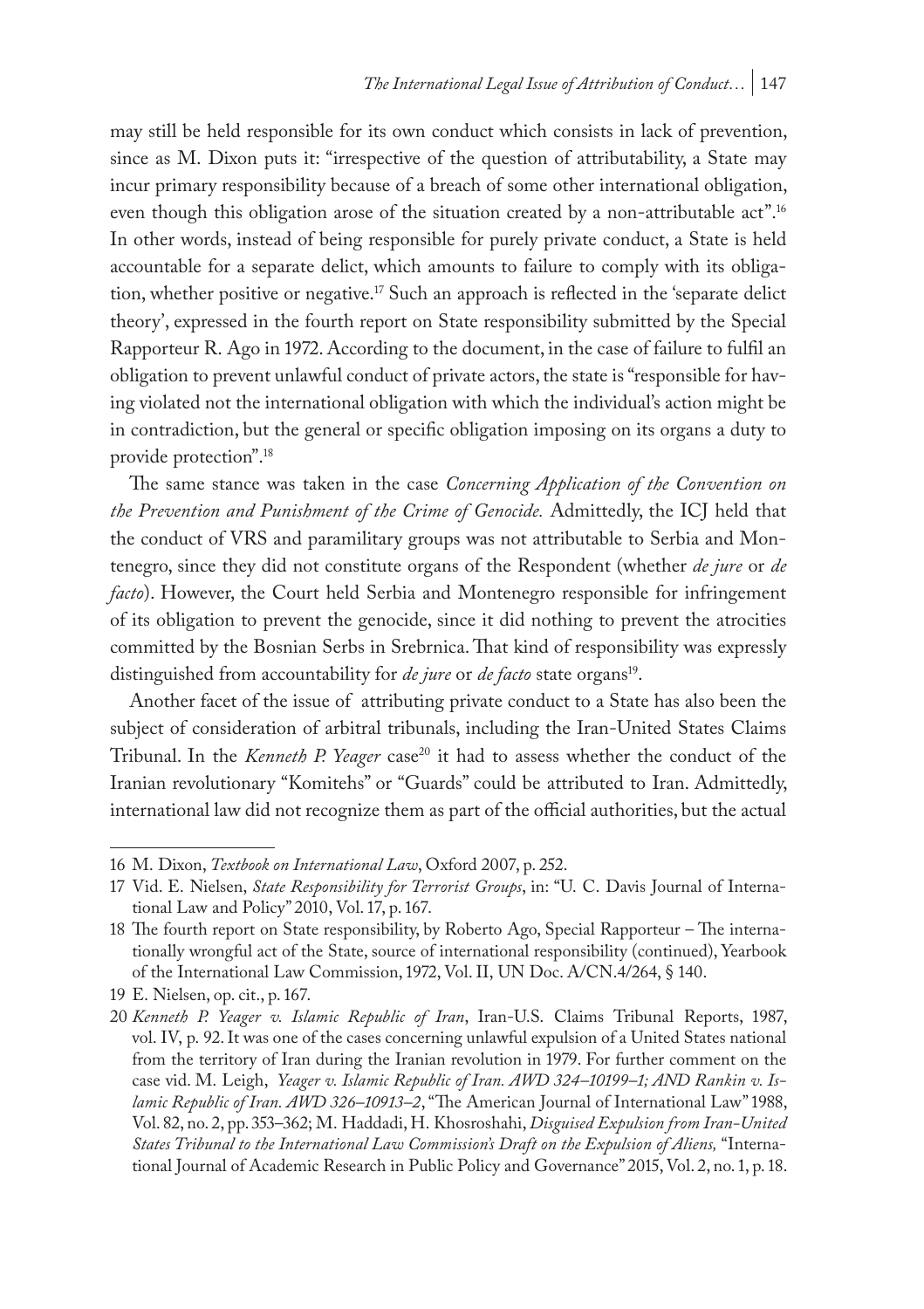exercise of governmental authority in the absence of the previous State apparatus and tolerance to the exercise of public functions by revolutionary guards gave rise to the claim that Iran was responsible for their unlawful acts. Therefore, once again, despite the lack of an official relationship between the perpetrators of the act and the State, responsibility of the latter was established that time by reference to the then Article 8(b) of the 1975 ILC Articles, which expressed the principle that a State is responsible for the acts of private persons if they were "in fact exercising elements of governmental authority in the absence of the official authorities and in circumstances which justified the exercise of those elements of authority"21 – the situation currently dealt with in Article 9.22

After the final adoption of the ILC Articles, they have been applied on numerous occasions by international courts and tribunals. What is more, the jurisprudence acknowledged the fact that the provisions of the document constituted in fact customary international law. The International Court of Justice, which made reference to provisions of the Articles on a number of occasions, has adopted that approach *inter alia* on the occasion of its aforementioned considerations of whether the actions of VRS and paramilitary groups in relation to the genocide in Srebrnica were attributable to Serbia and Montenegro. In the course of its examination on the relationship between the respondent and perpetrators of genocide, operating on the territory of Bosnia and Herzegovina, the Court observed that "on this subject the applicable rule, which is one of customary law of international responsibility, is laid down in Article 8 of the ILC Articles on State Responsibility".23

The principles connected with the process of attribution expressed in the ILC Articles have not only been reaffirmed on numerous occasions, but have also become the source of controversies stemming from different understandings of its provisions. For instance, references to the aforementioned Article 8 have led to disputes on the interpretation of the notion "control". Under its provisions "[t]he conduct of a person or group of persons shall be considered an act of a State under international law if the person or group of persons is in fact acting on the instructions of, or under the direction or control of, that State in carrying out the conduct". Commentary to Article 8 formulated in this regard the requirement of "a real link between the person or group performing the act and the State machinery<sup>724</sup> but at the same time acknowledged that the issue of determining

<sup>21</sup> Yearbook of the International Law Commission 1975, UN Doc. A/CN.4/SER.A/1975/Add. 1.

<sup>22</sup> Article 9 of the ILC Articles: "The conduct of a person or group of persons shall be considered an act of a State under international law if the person or group of persons is in fact exercising elements of the governmental authority in the absence or default of the official authorities and in circumstances such as to call for the exercise of those elements of authority".

<sup>23</sup> *Case Concerning Application of the Convention on the Prevention and Punishment of the Crime of Genocide*, § 398.

<sup>24</sup> Commentary to Article 8, § 1.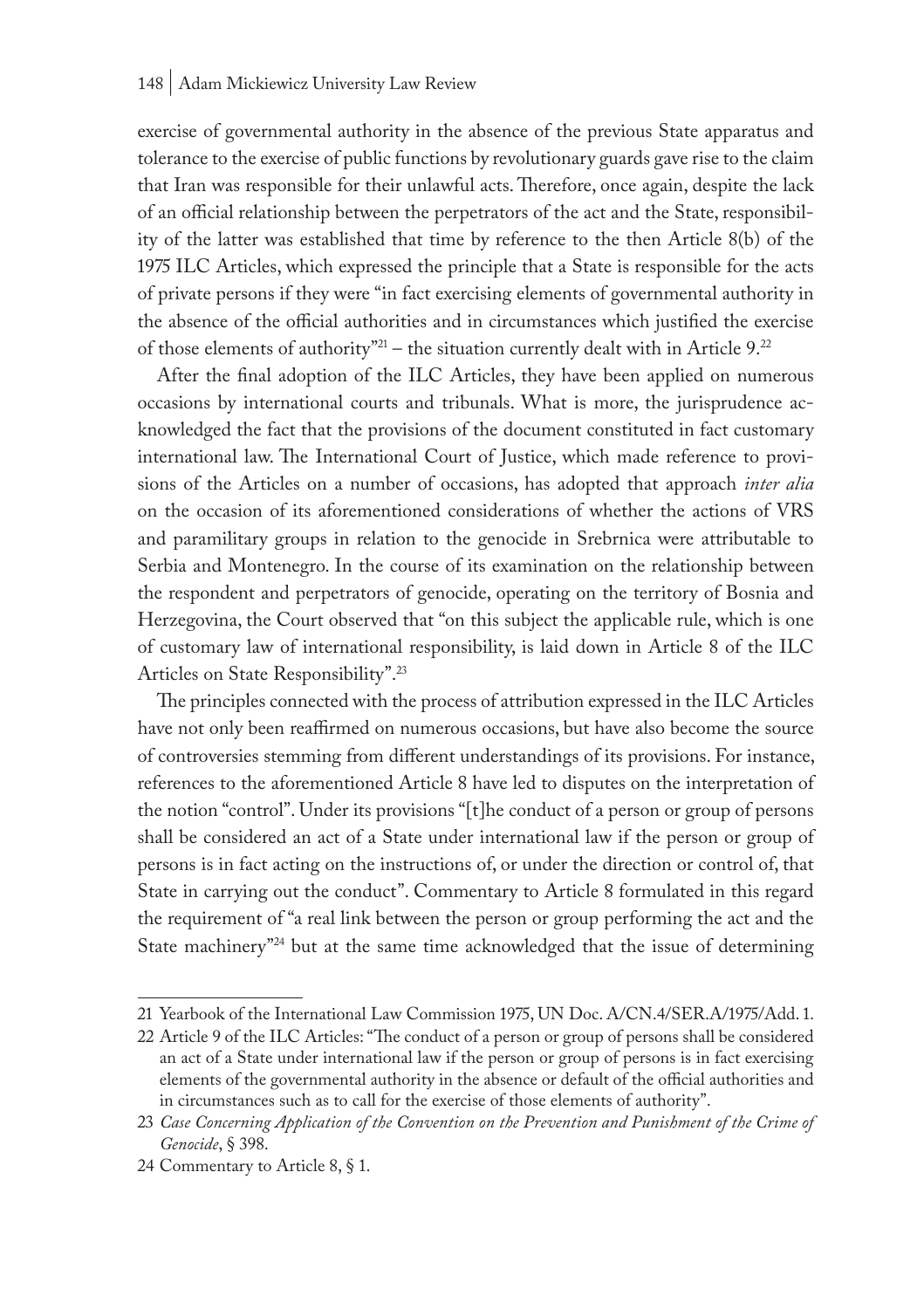whether the unlawful conduct was carried out under the direction or control of a State is a complex one.

The verdict which initiated discussion on that issue and in fact gave rise to Article 8 provisions was delivered by the ICJ in 1986 in the *Military and Paramilitary Activities in and against Nicaragua* case. In this case the Court had to assess whether the conduct of the contras was attributable to the United States. To this end it analysed the degree of control that United States exercised over these rebel groups operating on a territory of Nicaragua. Having examined the material available it found:

(…) despite the heavy subsidies and other support provided to them by the United States, there is no clear evidence of the United States having actually exercised such a degree of control in all fields as to justify treating the contras as acting on its behalf. (…) United States participation, even if preponderant or decisive, in the financing, organizing, training, supplying and equipping of the contras, the selection of its military or paramilitary targets, and the planning of the whole of its operation, is still insufficient in itself, on the basis of the evidence in the possession of the Court, for the purpose of attributing to the United States the acts committed by the contras in the course of their military or paramilitary operations in Nicaragua. All the forms of United States participation mentioned above, and even the general control by the respondent State over a force with a high degree of dependency on it, would not in themselves mean, without further evidence, that the United States directed or enforced the perpetration of the acts contrary to human rights and humanitarian law alleged by the applicant State. Such acts could well be committed by members of the contras without the control of the United States. For this conduct to give rise to legal responsibility of the United States, it would in principle have to be proved that that State had effective control of the military or paramilitary operations in the course of which the alleged violations were committed.25

However, the problem of attribution has not always been resolved on the basis of the "effective control" test. Further judgements, described below, prove that different kinds of tests have been applied to establish State responsibility. In particular, another famous verdict – always recalled in the context of that issue – formulated different standards in

<sup>25</sup> The ICJ, *Case Concerning Military and Paramilitary Activities In and Against Nicaragua* (Nicaragua v. United States of America), Judgement of 27 June 1986, paras. 109, 115. By holding in the Commentary to the ILC Articles that " $(...)$  conduct will be attributable to the State only if it directed or controlled the specific operation and the conduct complained of was an integral part of that operation. The principle does not extend to conduct which was only incidentally or peripherally associated with an operation and which escaped from the State's direction or control" the ILC implicitly endorsed the position adopted by the ICJ in the *Military and Paramilitary Activities in and against Nicaragua* case and approved of the principle of effectiveness.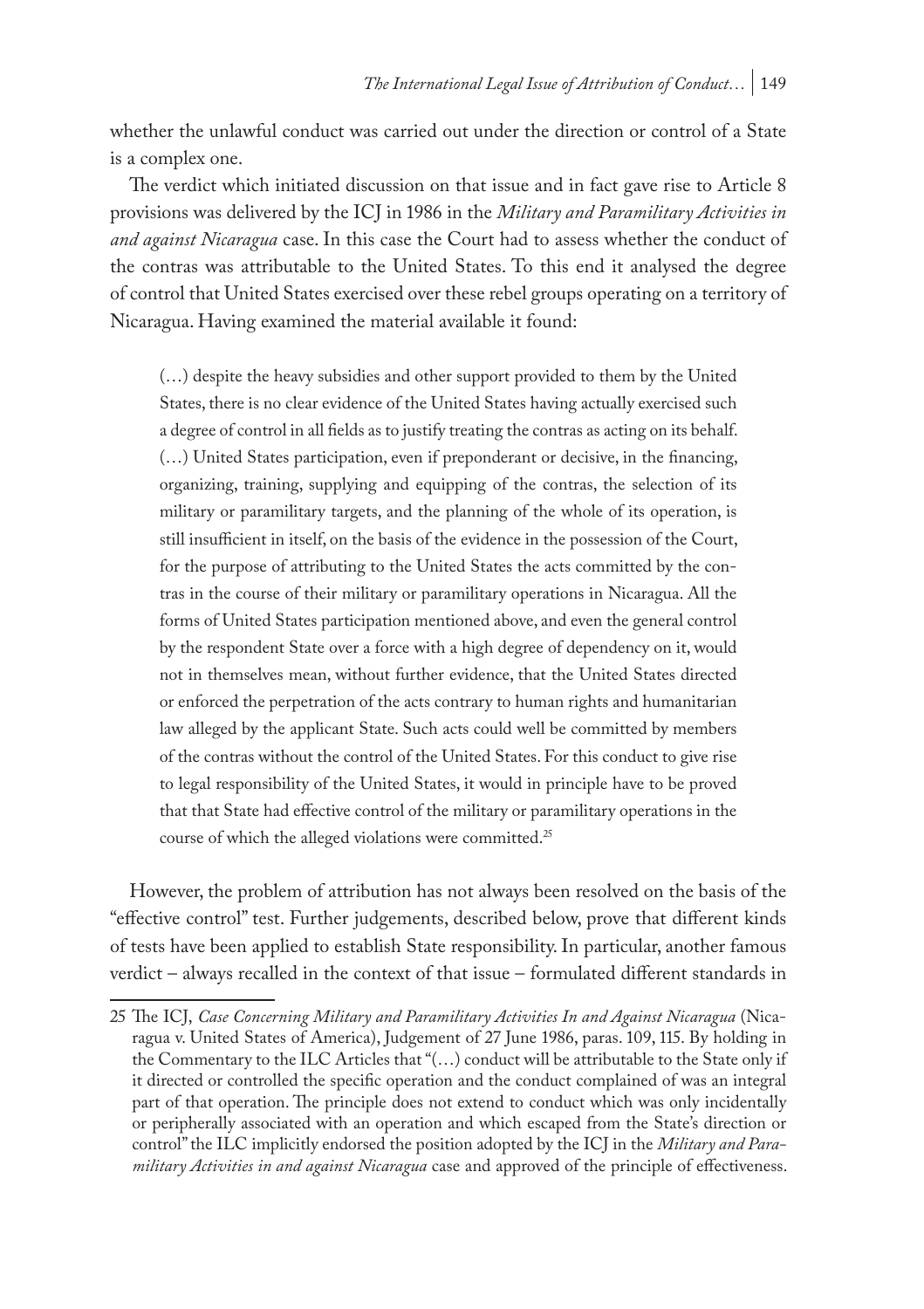that regard. In the *Tadić* case the Appeals Chamber of the International Criminal Tribunal for the former Yugoslavia (henceforth referred to as ICTY) examined the factual relationship between the Bosnian Serb Army and the Army of the Federal Republic of Yugoslavia (FRY) and based its verdict on the assumption that varying degrees of sufficient control should be established in each case.<sup>26</sup> In that context, the Tribunal paid attention to the possible dangers of rigid interpretation of norms reflecting the principles of attribution, emphasising that it may lead to attempts to avoid responsibility by invoking individuals' perpetration of the unlawful conduct.<sup>27</sup> In the light of the above, the Tribunal reached the decision that "[i]n the case at issue, given that the Bosnian Serb armed forces constituted a military organization, the control of the FRY authorities over these armed forces required by international law for considering the armed conflict to be international was *overall control* going beyond the mere financing and equipping of such forces and involving also participation in the planning and supervision of military operations. By contrast, international rules do not require that such control should extend to the issuance of specific orders or instructions relating to single military actions, whether or not such actions were contrary to international humanitarian law".28

The same problems were considered by the ICJ after the final adoption of the ILC Articles. In the case concerning *Armed Activities on the Republic of the Congo*<sup>29</sup> the Court had to assess whether the conduct of paramilitary groups (MLC – Movement for the Liberation of Congo) carried out on a territory of the DRC was attributable to Uganda. Although it did not clearly express its opinion on a preferred "control test", it seems that by referral to the *Military and Paramilitary Activities in and against Nicaragua* case it implicitly approved

<sup>26</sup> "The principles of international law concerning the attribution to States of acts performed by private individuals are not based on rigid and uniform criteria. (…) The degree of control may (…) vary according to the factual circumstances of each case. The Appeals Chamber fails to vid. why in each and every circumstance international law should require a high threshold for the test of control. Rather, various situations may be distinguished". ICTY, *Prosecutor v. Duško Tadić*, Appeals Chamber Judgement of 15 July 1999, Case no. IT-94–1-A, § 117.

<sup>27</sup> "Under this Article [Article 8], if it is proved that individuals who are not regarded as organs of a State by its legislation nevertheless do in fact act on behalf of that State, their acts are attributable to the State. The rationale behind this rule is to prevent States from escaping international responsibility by having private individuals carry out tasks that may not or should not be performed by State officials, or by claiming that individuals actually participating in governmental authority are not classified as State organs under national legislation and therefore do not engage State responsibility. In other words, States are not allowed on the one hand to act de facto through individuals and on the other to disassociate themselves from such conduct when these individuals breach international law. The requirement of international law for the attribution to States of acts performed by private individuals is that the State exercis.es control over the individuals". Ibidem.

<sup>28</sup> Ibidem, § 145.

<sup>29</sup> ICJ, *Case Concerning Armed Activities on the Republic of the Congo* (Democratic Republic of the Congo v. Uganda), Judgement of 19 December 2005.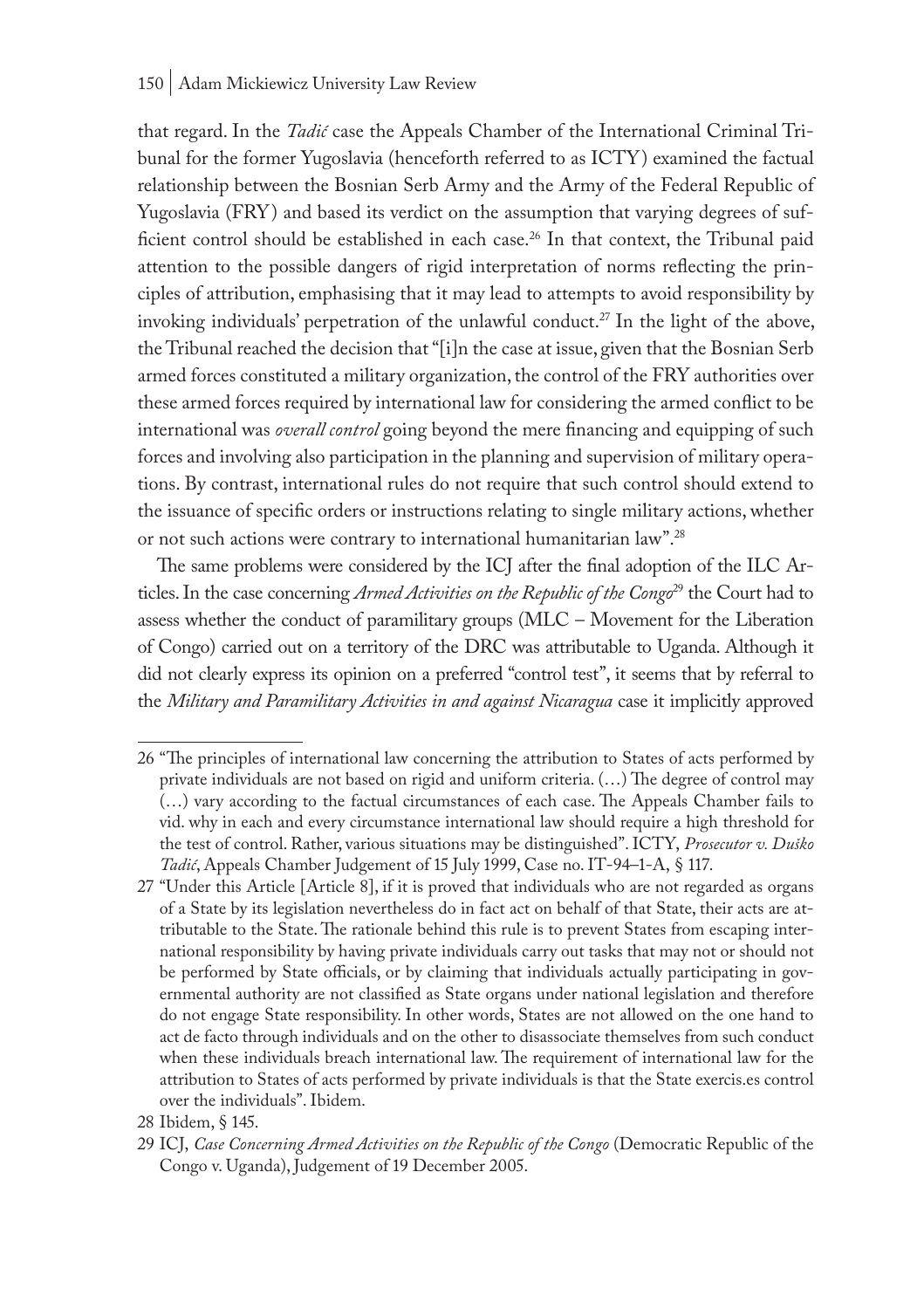of the "effective control" test. In the course of its considerations the ICJ rejected three possible scenarios on which the responsibility of Uganda could have been established: first, that the MLC constituted an organ of Uganda (Article 4), second implying that it was an entity exercising elements of governmental authority on its behalf (Article 5), and third – based on the lack of probative evidence – that it acted on the instructions of, or under the direction or control of Uganda (Article 8).30 As far as the last circumstance is concerned the Court held that "(…) no issue arises in the present case as to whether the requisite tests are met for sufficiency of control of paramilitaries".<sup>31</sup> Therefore, the remaining margin of autonomy of the MLC prevented the Court from qualifying the unlawful conduct as attributable to Uganda.

By contrast, in the aforementioned case *Concerning Application of the Convention on the Prevention and Punishment of the Crime of Genocide* the ICJ was highly critical of the interpretation advocated by the majority in the *Tadić* case and resolved the dispute between two opposing approaches in favour of an "effective control" test, emphasising that

"(…) the overall control test has the major drawback of broadening the scope of State responsibility well beyond the fundamental principle governing the law of international responsibility: a State is responsible only for its own conduct, that is to say the conduct of persons acting, on whatever basis, on its behalf. That is true of acts carried out by its official organs, and also by persons or entities which are not formally recognized as official organs under internal law but which must nevertheless be equated with State organs because they are in a relationship of complete dependence on the State. Apart from these cases, a State's responsibility can be incurred for acts committed by persons or groups of persons — neither State organs nor to be equated with such organs — only if, assuming those acts to be internationally wrongful, they are attributable to it under the rule of customary international law reflected in Article 8 cited above. This is so where an organ of the State gave the instructions or provided the direction pursuant to which the perpetrators of the wrongful act acted or where it exercised effective control over the action during which the wrong was committed. In this regard the overall control test is unsuitable, for it stretches too far, almost to breaking point, the connection which must exist between the conduct of a State's organs and its international responsibility".<sup>32</sup>

<sup>30</sup> "The Court concludes that there is no credible evidence to suggest that Uganda created the MLC. Uganda has acknowledged giving training and military support and there is evidence to that effect. The Court has not received probative evidence that Uganda controlled, or could control, the manner in which Mr. Bemba put such assistance to use. In the view of the Court, the conduct of the MLC was not that of "an organ" of Uganda, nor that of an entity exercising elements of governmental authority on its behalf. The Court has considered whether the MLC's conduct was "on the instructions of, or under the direction or control of " Uganda and finds that there is no probative evidence by reference to which it has been persuaded that this was the case." Ibidem § 160.

<sup>31</sup> Ibidem, § 160.

<sup>32</sup> *Case Concerning Application of the Convention on the Prevention and Punishment of the Crime of Genocide*, § 406.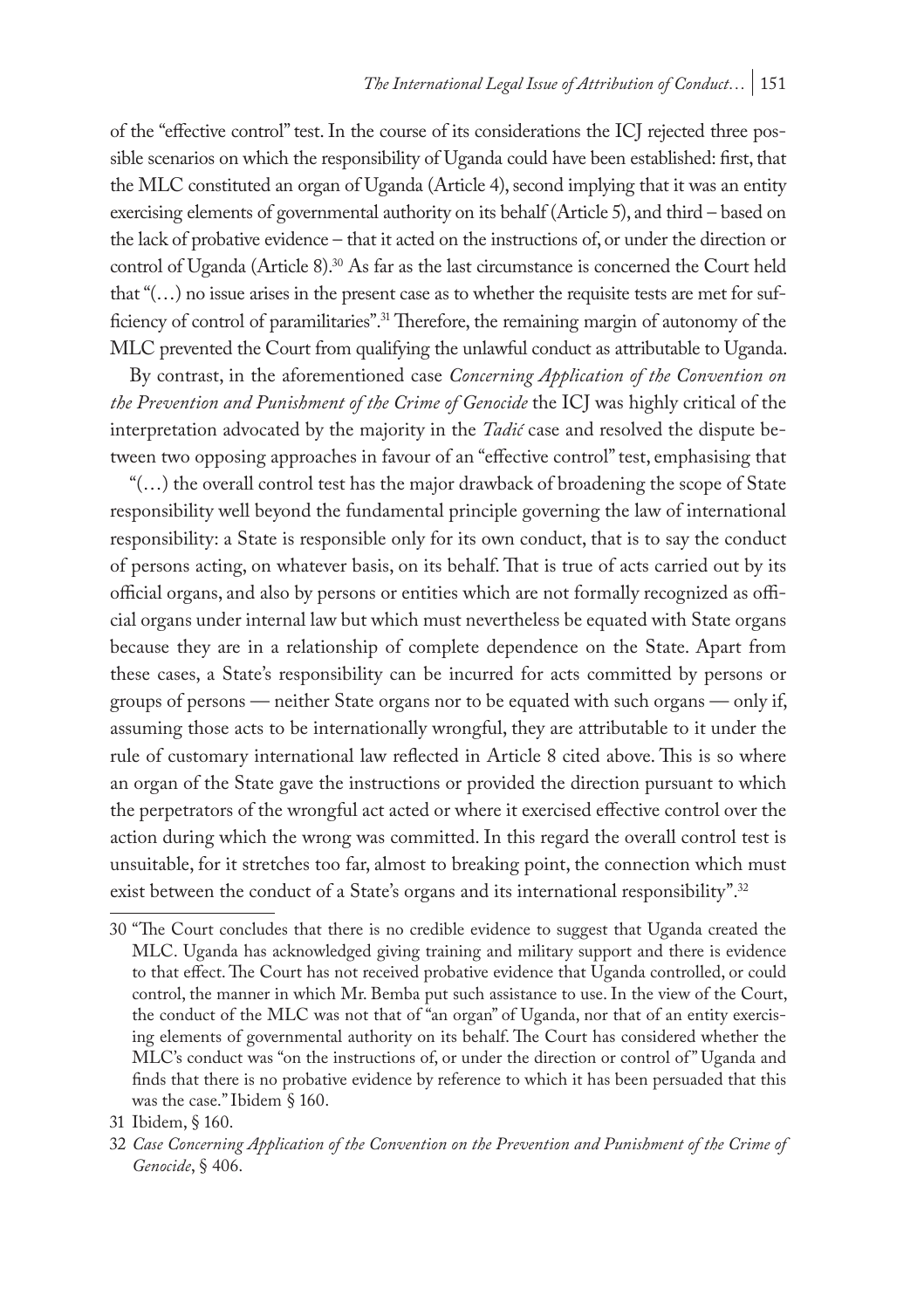Moreover, it disputed the ICTY's argument that control does not have to extend to the issuance of specific orders or instructions relating to single military actions and held that it is required "that the State's instructions were given, in respect of each operation in which the alleged violations occurred, not generally in respect of the overall actions taken by the persons or groups of persons having committed the violations".<sup>33</sup>

It is worth mentioning that the interpretation of the majority of the ICJ encountered opposition from Vice President Al-Khasawneh, who advocated for variations in the rules of attribution in accordance with the stance taken by the ICTY. In a dissenting opinion appended to the judgement of the Court he observed that a required level of control should vary according to the circumstances of each case.<sup>34</sup> To support his claim he pointed out that the subject of varying degrees of sufficient control was debated during the sessions of the ILC, when some of its members drew attention to possible scenarios in which States admittedly did not give any formal and explicit instructions or did not exercise direct control, but at the same time facilitated or encouraged individuals or groups to commit unlawful conduct.<sup>35</sup> In that context, the Vice President again brought up arguments put forward in the *Tadić* case and continued that "[t]he inherent danger in such an approach [ICJ's approach in case *Concerning Application of the Convention*…] is that it gives States the opportunity to carry out criminal policies through non-state actors or surrogates without incurring direct responsibility therefore".36

Personally, I adhere to the ICJ's view that "[t]he rules of attributing alleged internationally wrongful conduct to a State do not vary with the nature of the wrongful act in question in the absence of a clearly expressed *lex specialis*".37 This means that the general rule of attribution expressed in Article 8 must be identical, despite the peculiar circumstances of each case.38 If not determined by the factual circumstances, the requisite degree of control should therefore be regarded as an invariable standard. However, the requisite level of State involvement in private conduct may vary according to the legal nature of the case.<sup>39</sup>

<sup>33</sup> Ibidem, § 400.

<sup>34</sup> "(…) with great respect to the majority, a strong case can be made for the proposition that the test of control is a variable one".Ibidem, Dissenting Opinion of Vice President Al-Khasawneh, § 37.

<sup>35</sup> Report of the International Law Commission on the work of its fiftieth session, 20 April–12 June and 27 July–14 August 1998, Official Records of the General Assembly, Fifty-third session, Supplement no. 10, UN Doc. A/53/10, § 394–396.

<sup>36</sup> *Case Concerning Application of the Convention on the Prevention and Punishment of the Crime of Genocide,* Dissenting Opinion of Vice President Al-Khasawneh, § 39.

<sup>37</sup> Ibidem, § 401.

<sup>38</sup> See also S. Wittich, *The International Law Commission's Articles on the Responsibility of States for Internationally Wrongful Acts Adopted on Second Reading*, "Leiden Journal of International Law" 2002, Vol. 15, Issue 4, p. 894.

<sup>39</sup> Having concluded that the factual and legal situation of both cases was different, the Court also acknowledged that it is not required to resolve the two issues of different nature on the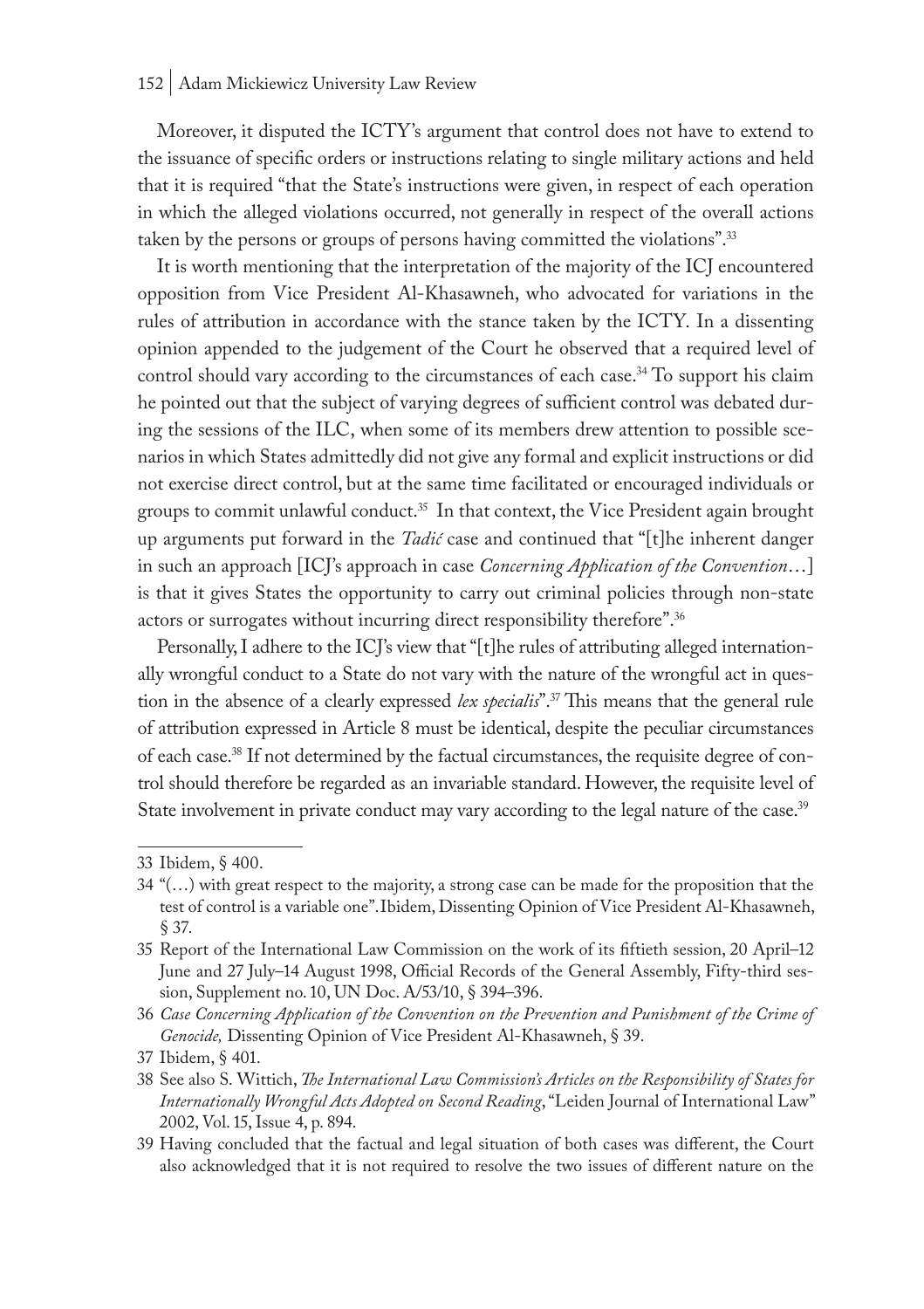It should be noted that such the stark contrast of views on the required level of control between the ICJ and the ICTY may be attributable to differences that occur on a jurisdictional level. Issues covered by the mandate of the ICJ concern State responsibility, while ICTY's jurisdiction is criminal and extends only over persons.<sup>40</sup> Therefore, the issue of control was examined in different contexts – the ICJ decided on attribution requirements, whereas the ICTY's considerations aimed at establishing the character of the conflict in order to find applicable rules of international humanitarian law. In this regard, proving the relationship between Bosnian Serbs and the FRY was necessary to determine whether it was of an international character. That is why the commentary to the ILC Articles points out that not only the factual situation, but also the legal issues of both cases were different.<sup>41</sup>

## **Conclusion**

The ILC Articles determine and describe two constituent elements of international responsibility – conduct needs to be attributable to a State and inconsistent with its international obligations. This article has surveyed, albeit briefly, the main principles of attribution which were affirmed in international judicial decisions. Under the general rule of attribution, States incur responsibility only for the conduct of its organs. However, under specific circumstances, the process of attribution may also extend to acts of persons authorized, directed or controlled, as well as to private conduct publicly approved. Besides this, in cases when it is impossible to hold a State responsible for private conduct under the principles of attribution, it may still incur responsibility for its failure to prevent the unlawful act in conformity with a 'separate delict theory'. Analysis of international jurisprudence leaves no doubt that the Draft Articles on the Responsibility of States for Internationally Wrongful Acts constitute a primary point of reference in relation to those issues and that the underlying principles of the document have been reaffirmed many times since their final adoption.

basis of the same control test: "(…) the degree and nature of a State's involvement in an armed conflict on another State's territory which is required for the conflict to be characterized as international, can very well, and without logical inconsistency, differ from the degree and nature of involvement required to give rise to that State's responsibility for a specific act committed in the course of the conflict". *Case Concerning Application of the Convention on the Prevention and Punishment of the Crime of Genocide*, § 405.

<sup>40</sup> See the stance taken by the ICJ: "First, the Court observes that the ICTY was not called upon in the Tadić case, nor is it in general called upon, to rule on questions of State responsibility, since its jurisdiction is criminal and extends over persons only. Thus, in that Judgment the Tribunal addressed an issue which was not indispensable for the exercise of its jurisdiction". Ibidem, § 403.

<sup>41</sup> Commentary to Article 8, § 5.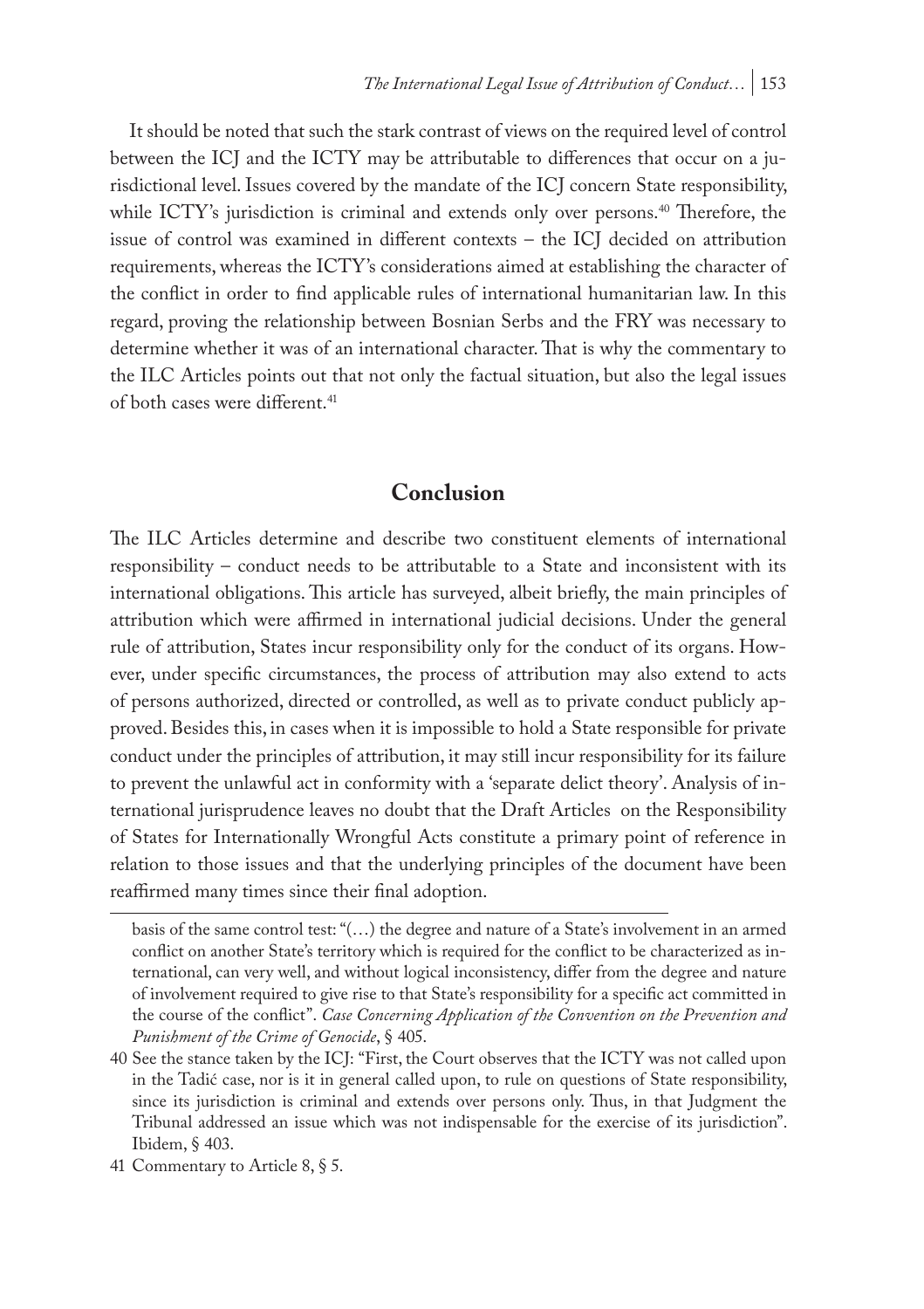#### **Literature**

- Crawford J., Olleson S., *The Nature and Forms of International Responsibility*, *International Law*, ed. M. D. Evans, Oxford 2003.
- Dixon M., *Textbook on International Law*, Oxford 2007.
- Haddadi M., Khosroshahi H., *Disguised Expulsion from Iran-United States Tribunal to the International Law Commission's Draft on the Expulsion of Aliens*, "International Journal of Academic Research in Public Policy and Governance" 2015, vol. 2, no. 1.
- Leigh M., *Yeager v. Islamic Republic of Iran. AWD 324–10199–1; AND Rankin v. Islamic Republic of Iran. AWD 326–10913–2*, "The American Journal of International Law" 1988, Vol. 82, no. 2.
- Nielsen E., *State Responsibility for Terrorist Groups*, "U. C. Davis Journal of International Law and Policy" 2010, vol. 17.
- Wittich S., *The International Law Commission's Articles on the Responsibility of States for Internationally Wrongful Acts Adopted on Second Reading*, "Leiden Journal of International Law" 2002, vol. 15, issue 4.
- Draft Articles on Responsibility of States for Internationally Wrongful Acts, with commentaries, Yearbook of the International Law Commission, 2001, vol. II, Part Two, UN Doc. A/56/83 (2001).
- Fourth report on State responsibility, by Roberto Ago, Special Rapporteur The internationally wrongful act of the State, source of international responsibility (continued), Yearbook of the International Law Commission, 1972, vol. II, UN Doc. A/CN.4/264. General Assembly Resolution, 28 January 2002, UN Doc. A/RES/56/83.
- Report of the International Law Commission on the work of its fiftieth session, 20 April - 12 June and 27 July – 14 August 1998, Official Records of the General Assembly, Fifty-third session, Supplement no. 10, UN Doc. A/53/10.
- Yearbook of the International Law Commission 1975, UN Doc. A/CN.4/SER.A/1975/ Add. 1.
- ICJ, *Case Concerning Application of the Convention on the Prevention and Punishment of the Crime of Genocide* (Bosnia and Hercegovina v. Serbia and Montenegro), Judgement of 26 February 2007.
- ICJ, *Case Concerning Armed Activities on the Republic of the Congo* (Democratic Republic of the Congo v. Uganda), Judgement of 19 December 2005.
- ICJ, *Case Concerning Military and Paramilitary Activities In and Against Nicaragua* (Nicaragua v. United States of America), Judgement of 27 June 1986.
- ICJ, *Case Concerning United States Diplomatic and Consular Staff in Teheran* (United States of America v. Iran), Judgement of 24 May 1980.
- ICTY, *Prosecutor v. Duško Tadić*, Appeals Chamber Judgement of 15 July 1999, Case no. IT-94–1-A.
- Iran-U.S. Claims Tribunal, *Kenneth P. Yeager v. Islamic Republic of Iran*, 1987.